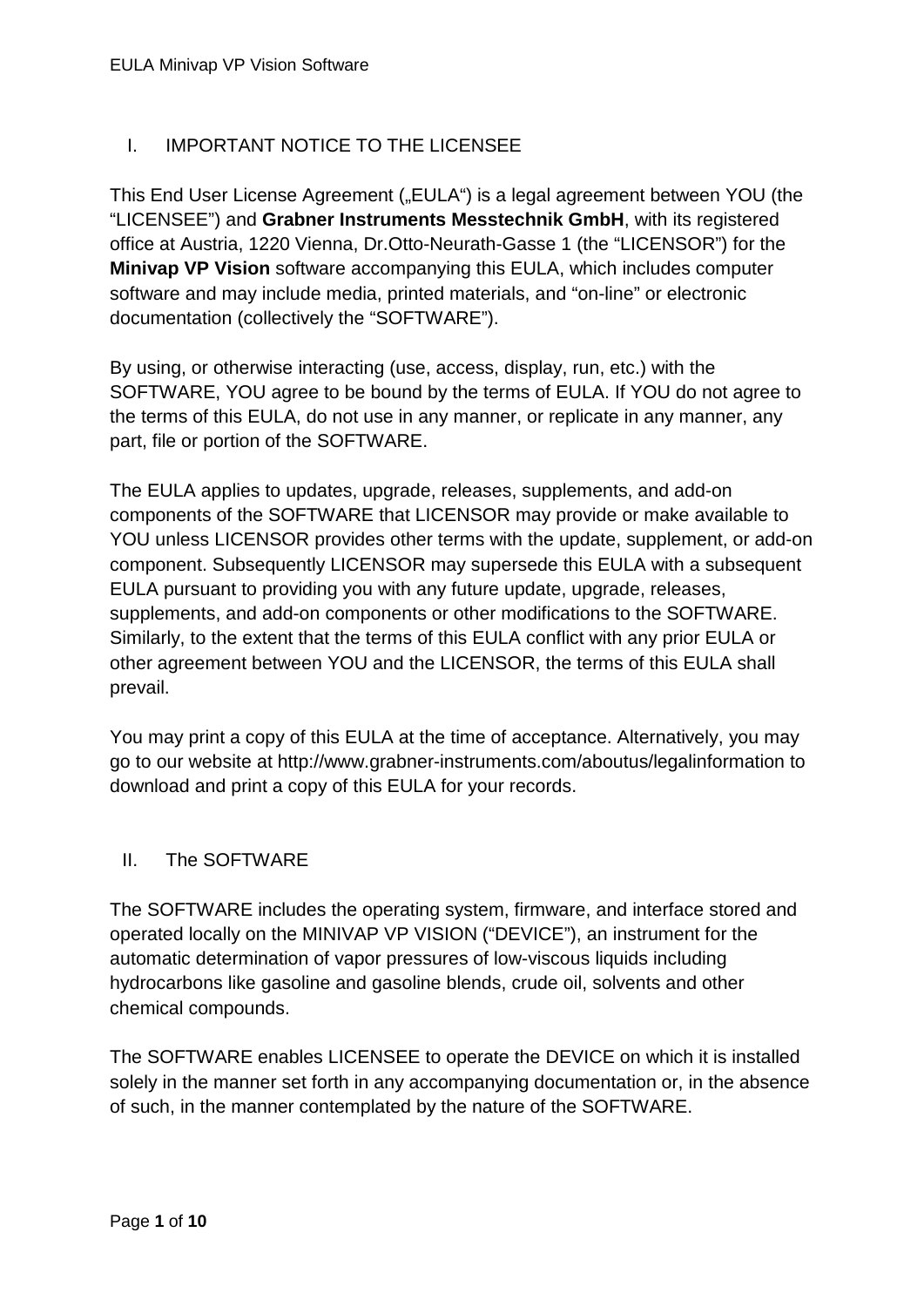### EULA Minivap VP Vision Software

### III. GRANT OF LICENSE

The SOFTWARE is licensed, not sold. Subject to this EULA, LICENSOR grants and LICENSEE accepts, a non-exclusive, unlimited (perpetual), revocable, nontransferable license to use the SOFTWARE (except as provided below).

# IV. LIMITATIONS OF THE USE OF LICENSE

This EULA does not grant any rights in connection with any trademarks or service marks of the LICENSOR or its suppliers.

The SOFTWARE is subject to the use of the DEVICE only. LICENSEE shall not be entitled to use the SOFTWARE in connection with other devices / products / instruments etc.

LICENSEE may make a backup-copy of the SOFTWARE solely for archival purposes. Except as expressly provided in this EULA, LICENSEE may not otherwise make copies of the SOFTWARE. The backup-copy must contain the same copyright, patent and other intellectual property markings that appear on or in the SOFTWARE.

LICENSEE may not reverse engineer, decompile, or disassemble the SOFTWARE, or otherwise attempt to discover the source code of the SOFTWARE. Any attempt to do so shall immediately terminate this license – except and only to the extent that such activity may be expressly permitted by applicable law notwithstanding this limitation.

LICENSEE may not make any changes or modifications to any portion of the SOFTWARE, or create any derivative works, without the prior written consent of LICENSOR.

LICENSEE may not remove any proprietary notices, copyright, patent or other intellectual property markings or labels from the SOFTWARE.

LICENSEE may not distribute, redistribute, sub-license, rent, sell, or otherwise transfer the SOFTWARE to any third party. Any distribution, redistribution, sublicense, rent, sell or transfer of the SOFTWARE in violation of this EULA, in whole or in part, will be void ab initio.

Notwithstanding the foregoing, LICENSEE may transfer the license on the SOFTWARE to a third party provided that:

- i. LICENSEE transfers the DEVICE to the third party;
- ii. The third party agrees to be bound by the terms of this EULA;
- iii. the transfer includes all of the SOFTWARE;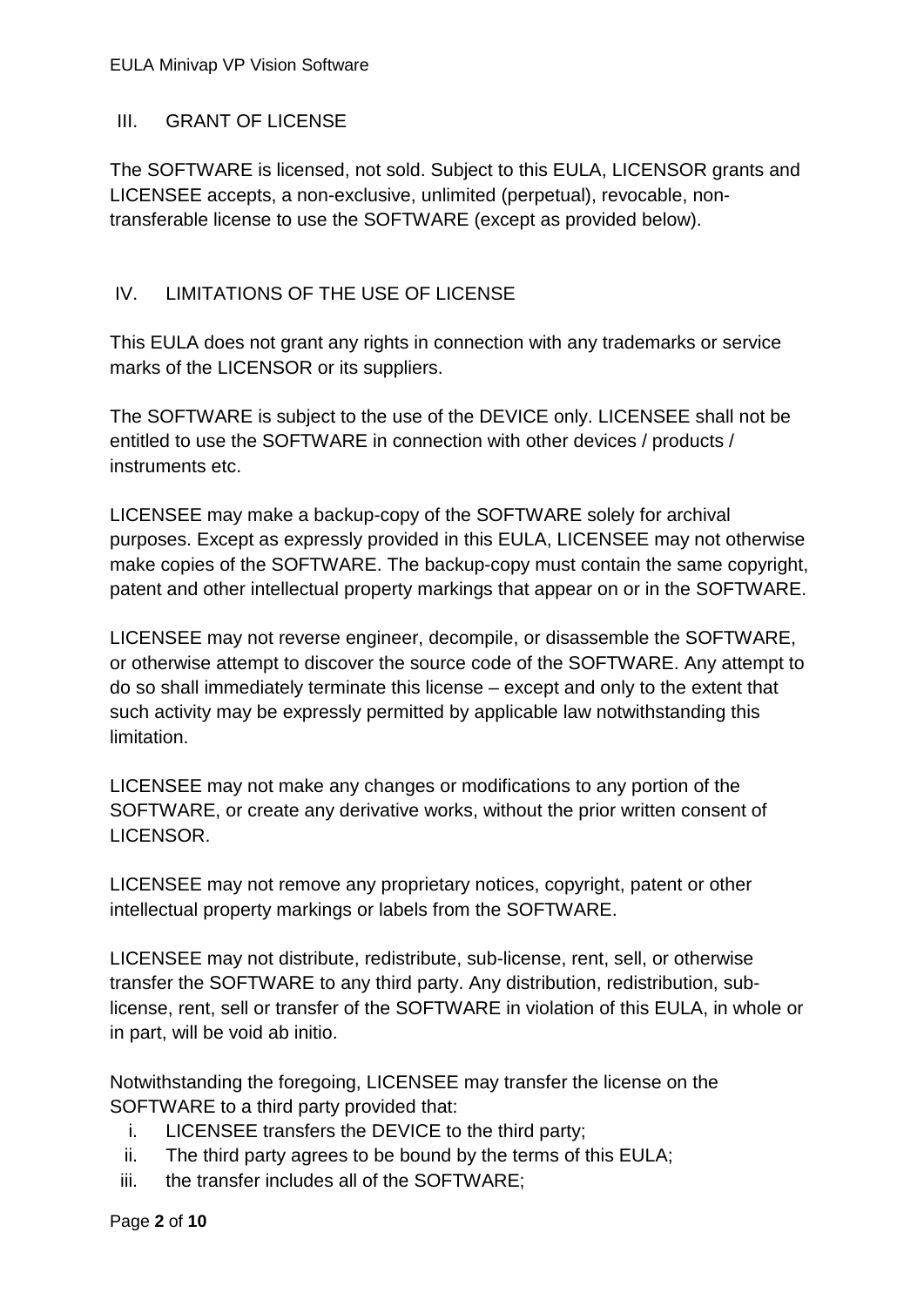- iv. LICENSEE does not retain any copies of the SOFTWARE;
- v. LICENSEE provides notice to LICENSOR at least 14 days prior to such transfer.

LICENSEE may not encumber or suffer to exist any lien or security interest on the SOFTWARE.

# V. ACTIVATION OF THE LICENSE

The SOFTWARE is installed to the DEVICE thus made available to the LICENSEE by purchasing and operating the DEVICE.

The SOFTWARE may use LICENSEE's internal network and internet connection for the purpose of transmitting license-related data at the time of installation, registration, use, or update to a license server operated by the LICENSOR and validating the authenticity of the license-related data. Activation is based on the exchange of license-related data between LICENSEE's computer and LICENSOR's license server. LICENSEE agrees that LICENSOR may use these measures in order to protect LICENSOR against unlicensed or illegal use of the SOFTWARE and to improve customer service.

# VI. USER REGISTRATION

Any individuals that use the SOFTWARE must each register as USER. Only registered USER are entitled to use the SOFTWARE. LICENSEE is obliged to take all measures necessary to avoid the use of the SOFTWARE by unregistered / unauthorized individuals.

LICENSEE is entitled to register an unlimited number of USER. Each USER has to create a personal user account / user profile.

To become registered USER, any individual has to fill in the data required according to the "create user"-table incorporated into the SOFTWARE.

LICENSOR collects data related to the use of the SOFTWARE by means of the Device Improvement Program (DIP) to support any required analysis in case of service/maintenance support/product development, and for developing statistical data regarding its user base.

Collected data may be used by LICENSOR to send news about products of the LICENSOR ("marketing purposes").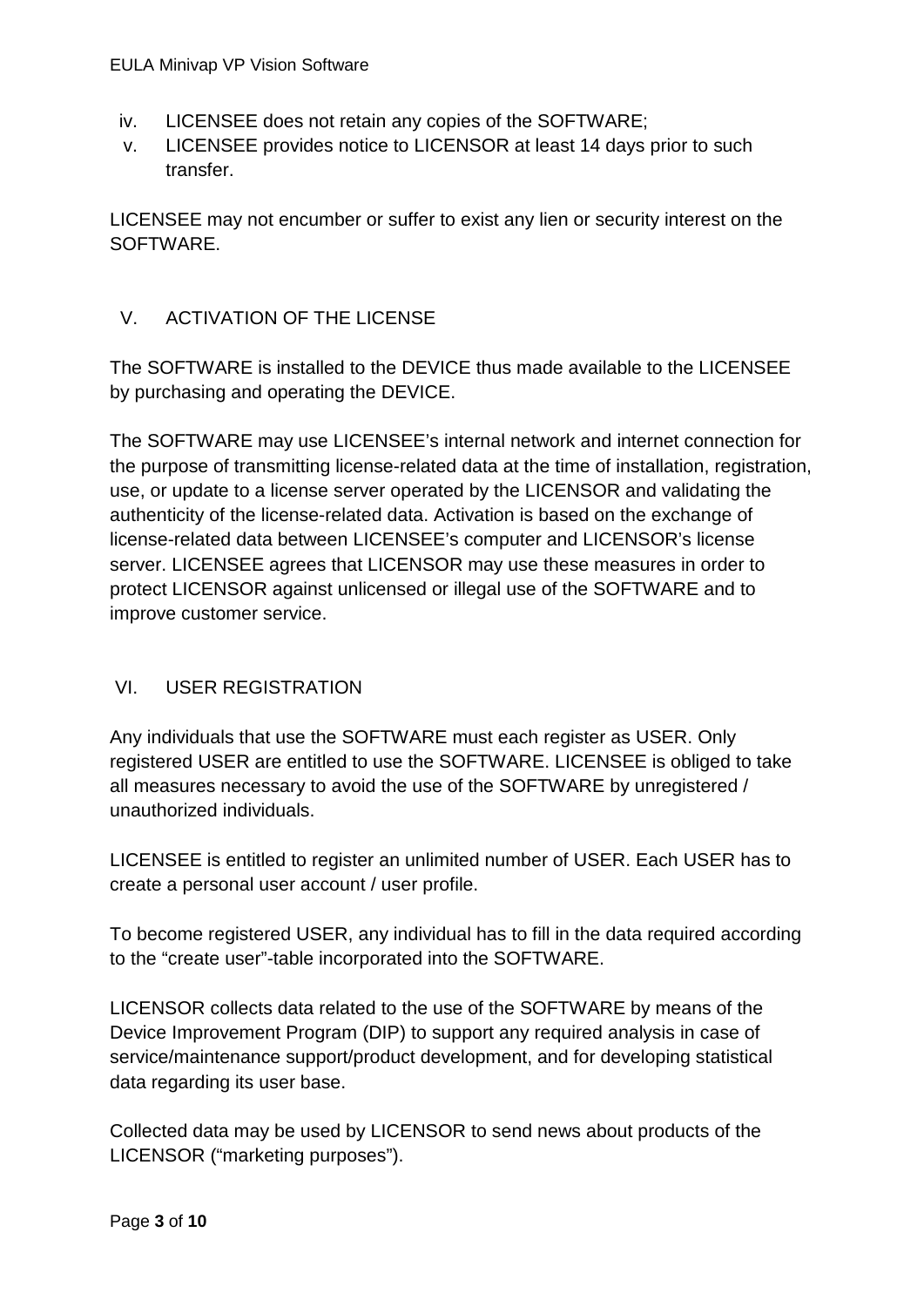The acceptance of this data collection via DIP and the use for the purposes as stipulated below is an explicit precondition to finalize the USER registration. Any USER not accepting this data collection via DIP will not be registered as USER thus not be entitled to use the SOFTWARE.

LICENSEE accepts that only individuals who accepts the data collection via DIP will be accepted as registered USER.

# VII. DATA COLLECTION VIA DIP / PRIVACY POLICY

a) What kind of data does DIP collect?

DIP collects personal information such as USER name, e-mail address, phone number, company, job title and role (all of it to be filled in at the time of user registration).

Furthermore, DIP collects operational information such as measurement data, performance data, calibration data, etc. (all of it in connection to the use of the SOFTWARE by the USER).

Operational information and part of the personal information and data is collected by DIP for service/maintenance/product development purposes only.

Part of the personal information will be used by the LICENSOR to send news about products of the LICENSOR ("marketing purposes").

# DIP does not:

- $\triangleright$  collect any personal information beyond the USER registration data;
- $\triangleright$  collect any data regarding the use of the computer the SOFTWARE is activated and used beyond the use of the SOFTWARE;
- $\triangleright$  collect any data from the computer the SOFTWARE is activated or the LICENSEE's internal network beyond the use of the SOFTWARE.
- b) How does DIP collect the data?

Operational and personal information/data is collected by the SOFTWARE and stored for case of need, which will be a service/maintenance/product development case and marketing purpose only.

To transfer the personal information/data to the LICENSOR's server, USER has to activate the relevant function in the SOFTWARE. By activating this function, USER allows LICENSOR access to and transfer of the stored personal information/data.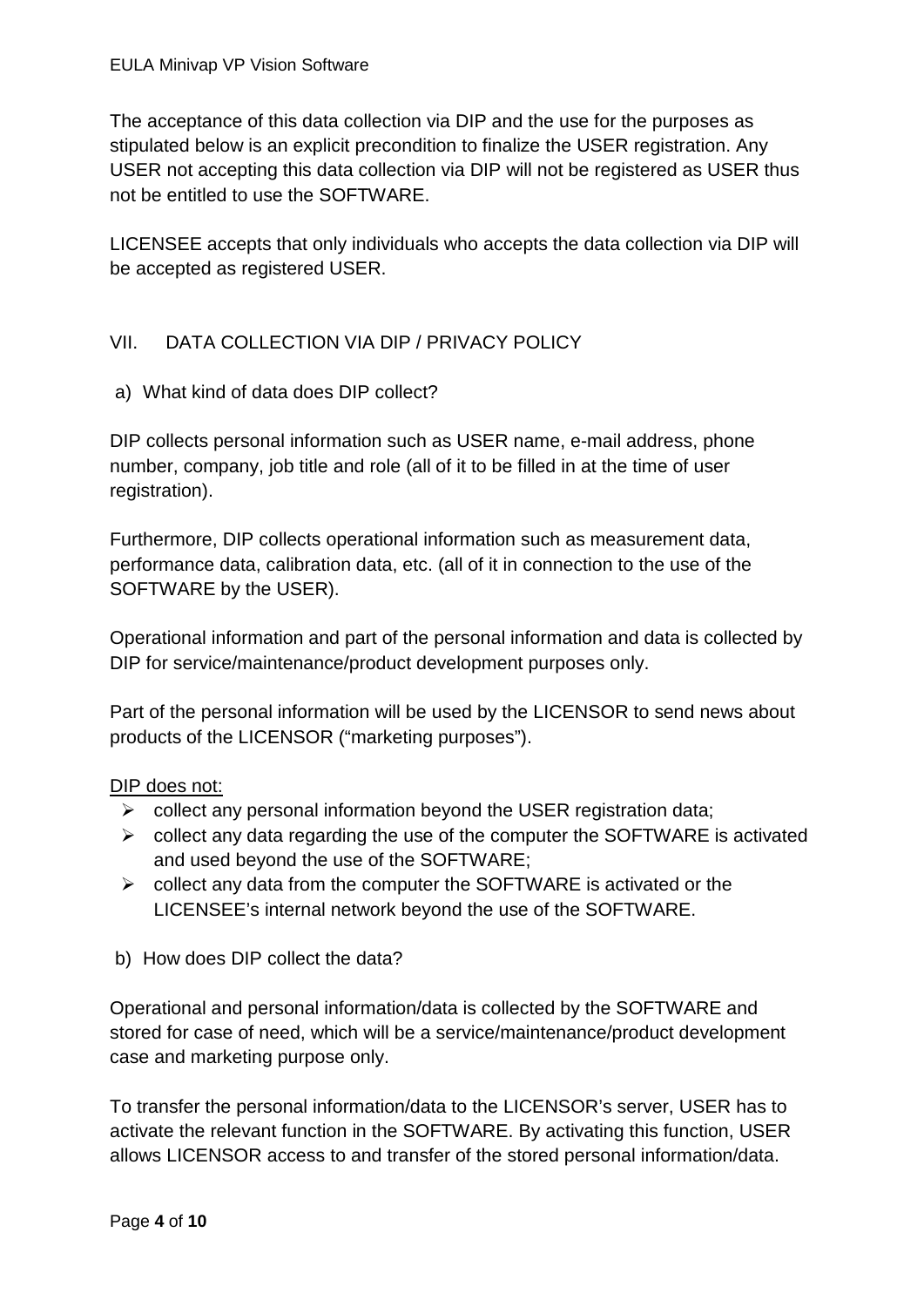There will be no automatically generated data transfer. All data transfer requires the activation of the USER.

Notwithstanding the foregoing LICENSEE shall be obliged to activate the transfer of personal information/data at least once per year.

c) Why does LICENSOR collect the data via DIP?

LICENSOR collects operational data and part of the personal data to better serve its customers. Data is collected and stored by the SOFTWARE to be available in case of service, maintenance and product development support only. The data may be used to analyze the service/maintenance/product development case only.

Personal data which will be used for marketing purposes as described above will be collected in a marketing database and used to inform the USER about products and services of the LICENSOR.

In accordance with the provisions of the Austrian Telecommunications Act (TKG), §107, USER will be enabled to deregister from the marketing database by activating the relevant link implemented into the e-mail-message. If the USER deregisters his personal information will be deleted from the marketing database.

# d) How does LICENSOR protect personal information/data?

LICENSOR has security measures in place to protect the loss, misuse and alteration of personal information / data under its control. These include a firewall to prevent unauthorized access to LICENSOR's systems. Inside LICENSOR's organization, personal information and data is stored in password-controlled servers with limited and controlled access on a need-to-know basis.

While LICENSOR cannot guarantee that loss, misuse or alteration to personal information or data will not occur, LICENSOR takes many precautions to prevent such unfortunate occurrences. However, LICENSOR accepts no liability for any unintentional disclosure.

Except where enforced by law, LICENSOR will not share personal information / data outside of LICENSOR's organization.

# e) Important Notice

Please note that the personal information / data may be transferred outside of the European Economic Area, for purposes of processing, analysis, and review, by AMETEK Inc., a company located at 1100 Cassatt Road, Berwyn, PA 19312, U.S.A.,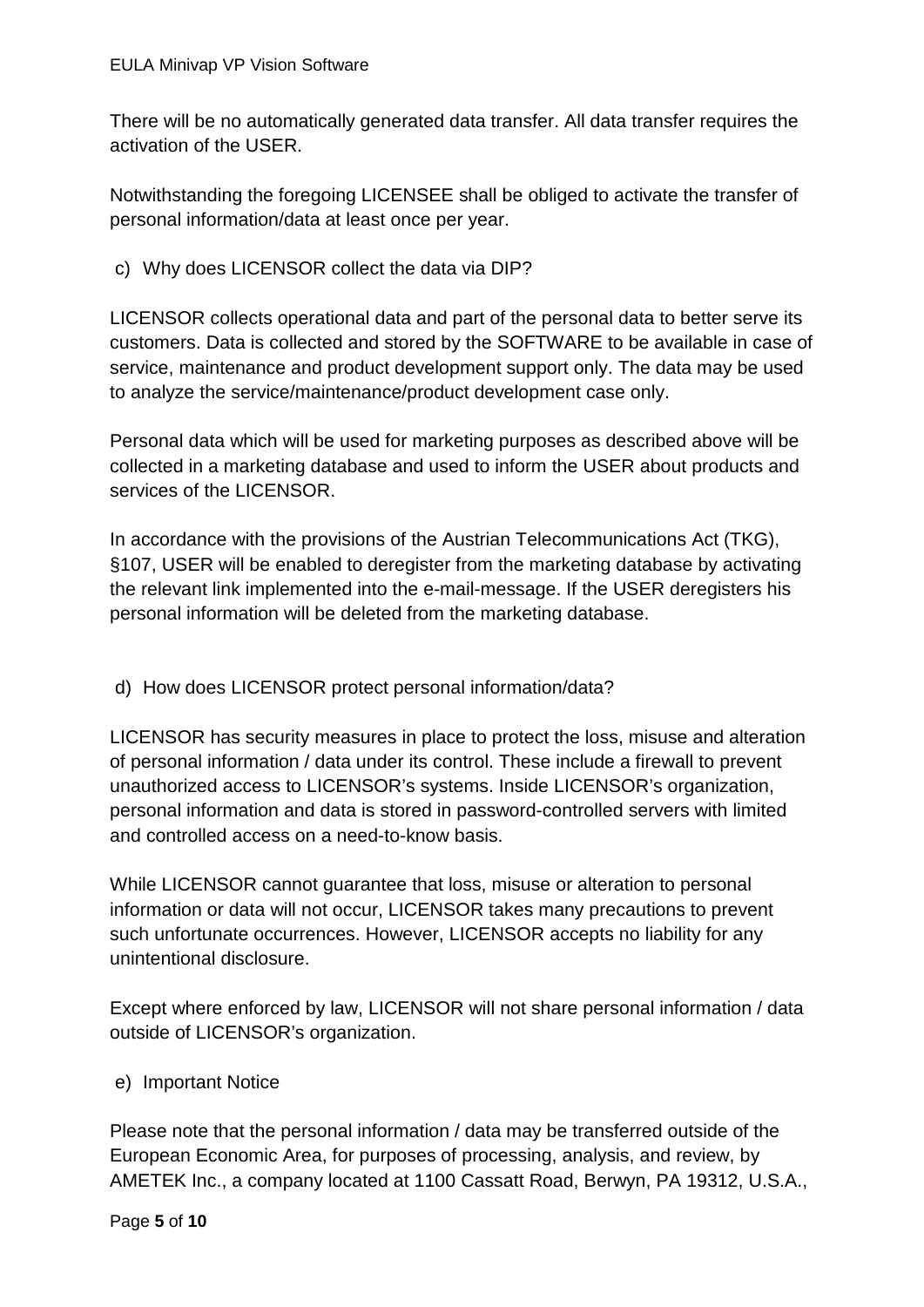which is the holding company of the LICENSOR. LICENSEE and USER are advised that the United States uses a sectoral model of privacy protection that relies on a mix of legislation, governmental regulation, and self-regulation. LICENSEE and USER are further advised that the Council of the European Union has found that this model does not provide "adequate" privacy protections as contemplated by Article 25 of the European Union's Data Directive. (Directive 95/46/EC, 1995 O.J. (L 281) 31). Article 26 of the European Union's Data Directive allows for transfer of personal data from the European Union to a third country if the individual has unambiguously given his consent to the transfer of personal information, regardless of the third country's level of protection. By agreeing to this EULA, the privacy policy incorporated therein, and by giving its consent to the USER registration, LICENSEE and the USER consent to the transfer of all such information to the United States and the processing of that information as described in this EULA.

# VIII. INTELLECTUAL PROPERTY

LICENSEE acknowledges that the SOFTWARE and any copies that LICENSEE is authorized to make are the intellectual property of and are owned by LICENSOR and its suppliers.

The structure, organization and code of the SOFTWARE are the valuable trade secrets and confidential information of the LICENSOR and its suppliers. The SOFTWARE is protected by copyright, including without limitation by United States Copyright Law, international treaty provisions and applicable laws by the country in which it is being used.

LICENSEE acknowledges that LICENSOR retains the ownership of all patents, copyrights, trade secrets, trademarks and other intellectual property rights pertaining to the SOFTWARE, and that LICENSOR's ownership rights extend to any images, photographs, animations, videos, audio, music, text and "applets" incorporated into the SOFTWARE and all accompanying printed material.

LICENSEE shall take no actions which adversely affect LICENSOR's intellectual property right in the SOFTWARE.

No title on the SOFTWARE is transferred to the LICENSEE by means of this EULA. All rights not expressly granted under this EULA are reserved by LICENSOR and its suppliers.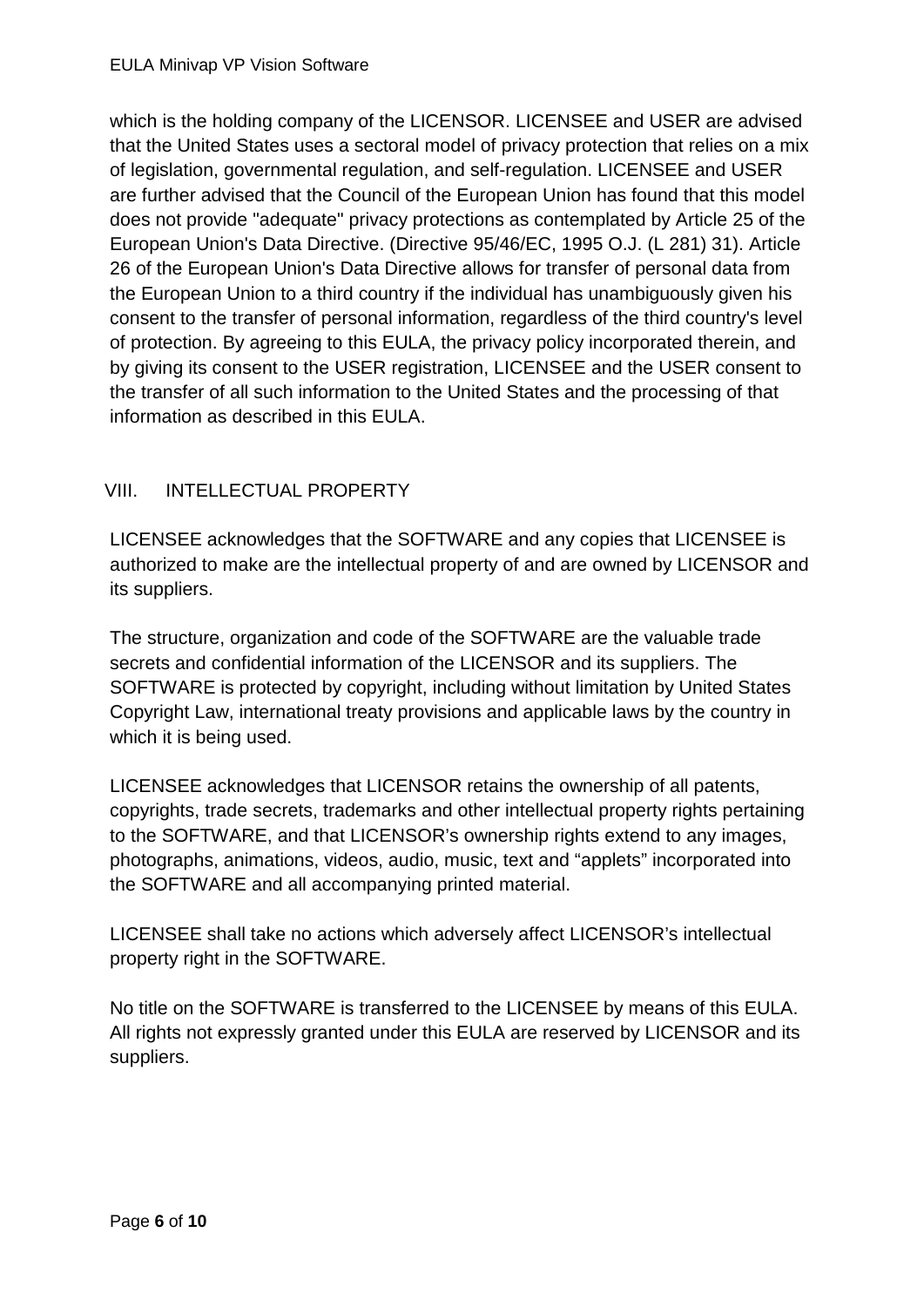# IX. LIMITED WARRANTY

LICENSOR provides the SOFTWARE "as is" without warranty of any kind, express, implied or statutory, including but not limited to any implied warranties or conditions of merchantability, fitness for a particular purpose, quality, performance, noninfringement, lack of viruses, and lack of negligence or lack of workmanlike effort. If applicable law requires a warranty, the required warranty is limited to two (2) years from installation of the SOFTWARE.

Computer programs are inherently complex, and the SOFTWARE may not be free of errors. The SOFTWARE is provided with all faults and the entire risk as to satisfactory quality, performance, accuracy and effort is with the LICENSEE.

LICENSOR does not make any express or implied warranty or representation to LICENSEE or any third party whatsoever with regard to any data captured, transferred, accessed or shared using the SOFTWARE and shall not be liable to LICENSEE or any third party for any cost or damage arising, either directly or indirectly, from any loss of data.

# X. LIMITED LIABILITY

To the maximum extent permitted by applicable law even if a remedy fails its essential purpose, in no event shall LICENSOR or its suppliers be liable for any special, incidental, direct, indirect or consequential damages whatsoever, including without limitation, damages for loss of business profits, business interruption, loss of business information, computer failure or malfunction, or any other pecuniary loss, arising out of the use of or inability to use the SOFTWARE or the provision of or failure to provide support services, even if LICENSOR has been advised of the possibility of such damages. Unless applicable law provides otherwise, LICENSOR's entire liability under any provision of this EULA shall in any case be limited to the amount actually paid by LICENSEE for the SOFTWARE.

# XI. LICENSEE'S REMEDIES

LICENSEE's sole and exclusive remedies for any damages or loss in any way connected with the SOFTWARE shall be, at LICENSOR's option, either to bring the performance of the SOFTWARE into substantial compliance with the functional specifications, or to return an appropriate portion of any payment made by LICENSEE to LICENSOR with respect to the applicable portion of the SOFTWARE based on a 5-year-amortization of the SOFTWARE.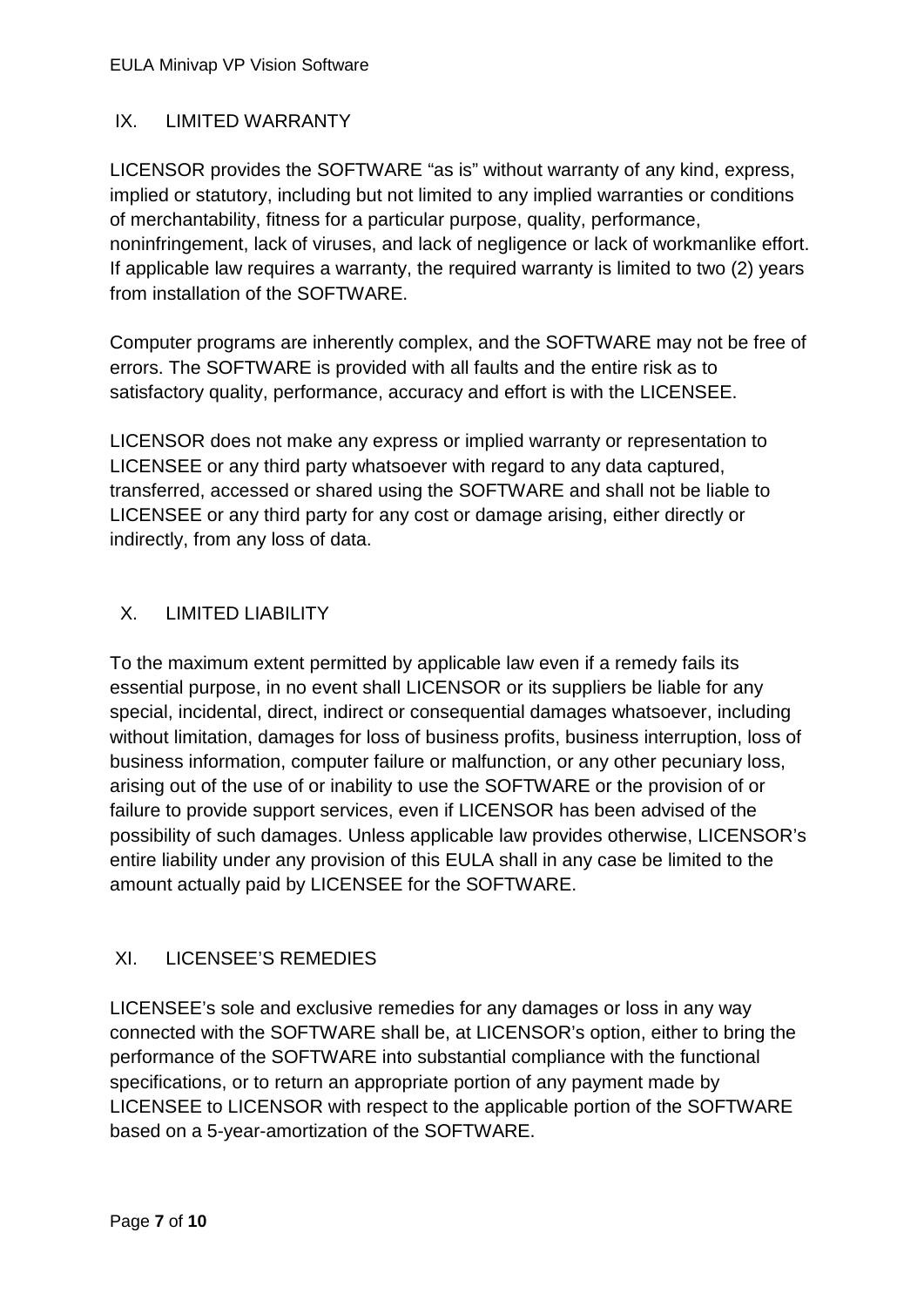### XII. INDEMNIFICATION

LICENSOR shall indemnify LICENSEE against all claims, liabilities, and costs, including reasonable attorneys' fees, reasonably incurred in the defense of any claim brought against LICENSEE by third party alleging that LICENSEE's use of the SOFTWARE infringes or misappropriates any patent, a copyright, or trade secret rights, provided that the alleged infringement results from licensed use of the SOFTWARE and LICENSEE promptly notifies LICENSOR in writing of any such claim and LICENSOR is permitted to fully control the defense and any settlement of such claim as long as such settlement shall not include a financial obligation on LICENSEE.

LICENSEE shall fully cooperate in the defense of such claim and may appear, at its own expense, through counsel reasonably acceptable by LICENSOR. LICENSOR may settle any claim on a basis requiring LICENSOR to substitute for the SOFTWARE alternative substantially equivalent non-infringing programs.

The foregoing constitutes LICENSOR's sole and exclusive liability for intellectual property infringement. This Indemnity does not apply to infringements that would not be such.

LICENSEE shall not take any action in response to any infringement or alleged infringement by third parties of the SOFTWARE.

# XIII. THIRD PARTY ROYALTY TITLES

In some cases, third parties may require a separate license agreement for the right to use some specific intellectual property (software, etc.), which means that the license acquired by LICENSOR grants the right to transfer the intellectual product, but subject to the acquisition of a separate license agreement between the third party and LICENSEE.

In that case, LICENSOR shall not be held responsible for any costs (royalty fees) accrued to LICENSEE. Thus, this specific case of Third Party Royalty Titles shall not be subject to the indemnification obligation of LICENSOR.

# XIV. EXPORT RESTRICTIONS

The SOFTWARE contains encryption technology that is controlled for export by the U.S. Government. LICENSEE agrees to fully comply with all relevant export laws and regulations of the United States to assure that the SOFTWARE is not exported, directly or indirectly (including as a result of providing access to the SOFTWARE to a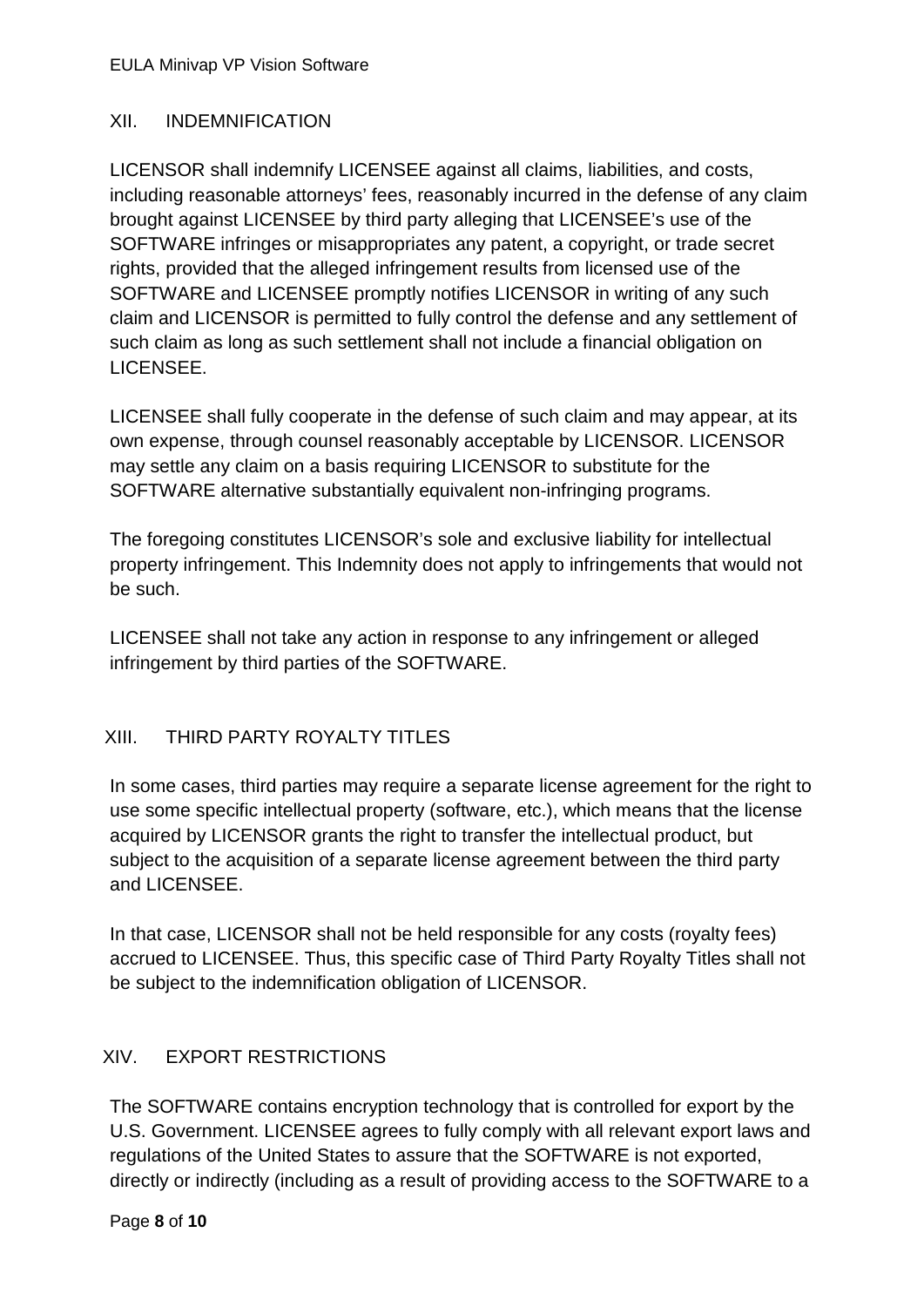national or resident of an embargoed or restricted country), in violation of such export laws, or the applicable laws of any other jurisdiction or provided to anyone on the U.S. Treasury Department's list of Specially Designated Nationals or the U.S. Commerce Department's Table of Denial Orders or Entity List.

Among others, the Export Laws provide that the SOFTWARE may not be exported or re-exported to certain countries that are embargoed or restricted, or to certain restricted persons. In addition to other restrictions described in this section, you may not use the SOFTWARE, or export the SOFTWARE to any destination where you know or have reason to know that the SOFTWARE may be used, in connection with the proliferation of nuclear, chemical or biological weapons or missiles.

LICENSEE shall hold LICENSOR harmless in connection with any breach of this Section.

# XV. MAINTENANCE OF THE SOFTWARE

Only LICENSOR and third parties, named and certified by LICENSOR, shall be entitled to deliver maintenance services for the SOFTWARE which may be based on a maintenance agreement.

# XVI. TERMINATION

Without prejudice to other rights, LICENSOR may terminate this EULA if LICENSEE fails to comply with the terms and conditions of this EULA. In such event, LICENSEE must immediately destroy all copies of the SOFTWARE and all of its component parts.

Furthermore, LICENSOR shall be entitled to terminate this EULA if LICENSEE fails to accept transfer of personal information/data at least once per year.

Termination of the EULA shall not release the LICENSEE from any liability which, at the time of termination, has already accrued or which thereafter may accrue with respect to any act or omission before termination.

The provisions in Section (X) - Limited Liability, (XII) – Indemnification, and (XIII) - Export Restrictions shall survive the termination of this EULA.